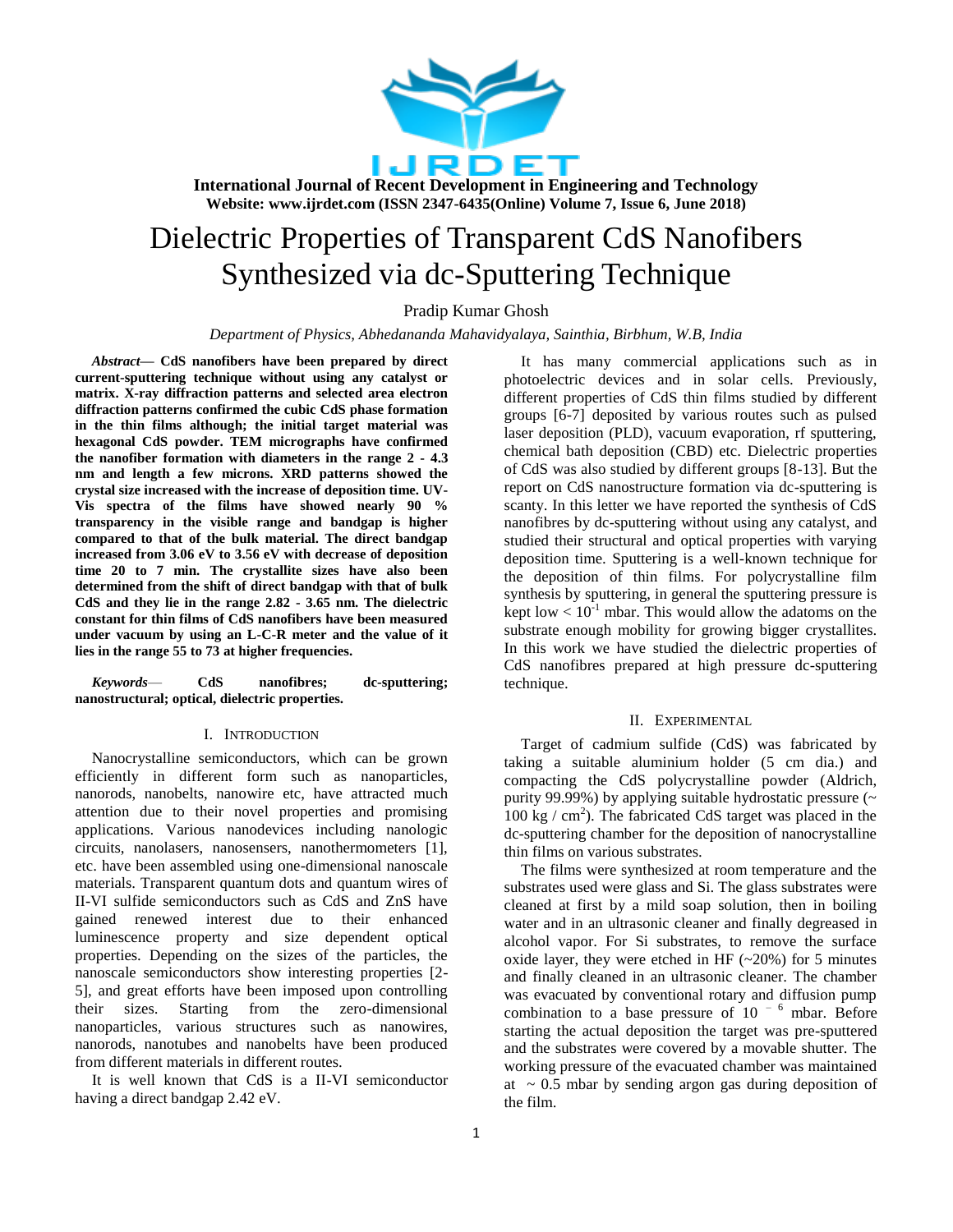

Sputtering was performed at 1.7 kV and corresponding current density was 3.2 mA/cm<sup>2</sup>. The distance of the target and substrate was  $\sim 1.6$  cm. For TEM measurement the films were scratched out carefully by a sharp knife edge from some portion of the glass substrates. These particles were dispersed in ethanol by ultrasonication and then a few drop of this solution, was placed on carbon coated copper grid and it was allowed to dry out. For different deposition time different carbon coated copper grids were used and the materials on carbon coated copper grid were utilized to measure the TEM image.

The deposited films were characterized by studying mainly structural and optical properties. UV-Vis transmittance measurement was performed by using a spectrophotometer (Hitachi U3400). For structural studies an X-ray diffractometer (Bruker D8 Advance) was used. XRD pattern was measured in the  $2\theta$  range  $20$  -  $70^\circ$  using Cu K $\alpha$  radiation ( $\lambda$  = 0.15406 nm). For TEM measurement a transmission electron microscope (Hitachi 600) was used.

The dielectric properties of the films were also studied with varying frequency by using an L-C-R meter (HP - 4284 A) at room temperature under vacuum  $({\sim}10^{-3}$  mbar).

#### III. RESULTS AND DISCUSSION

#### *A. Nanostructural and X- Ray Diffraction studies*

The transmission electron micrographs of the nanocrystalline CdS thin films are as shown in Fig.1 (A), (B), (C) and Inset of each figure shows the corresponding selected area electron diffraction (SAED) patterns. Presence of CdS nanofibres is clearly visible in TEM micrographs and the corresponding diffraction pattern of the film consists of central halo and concentric rings. From the diameter of the rings, we calculated the inter-planer spacing (d) values, which corresponded to reflection from (111) and (220) planes of cubic CdS. The average diameter of the nanofibres lie within the range 2 nm to 4.3 nm and the length is of the order of micron. It is also clear from the TEM micrographs that the diameters of the nanofibres increase with the increase of deposition time.



**Fig.1. Transmission electron micrographs (A), (B) and (C) for different deposition time and Inset: SAED pattern of each the thin film deposited on carbon coated copper grid.**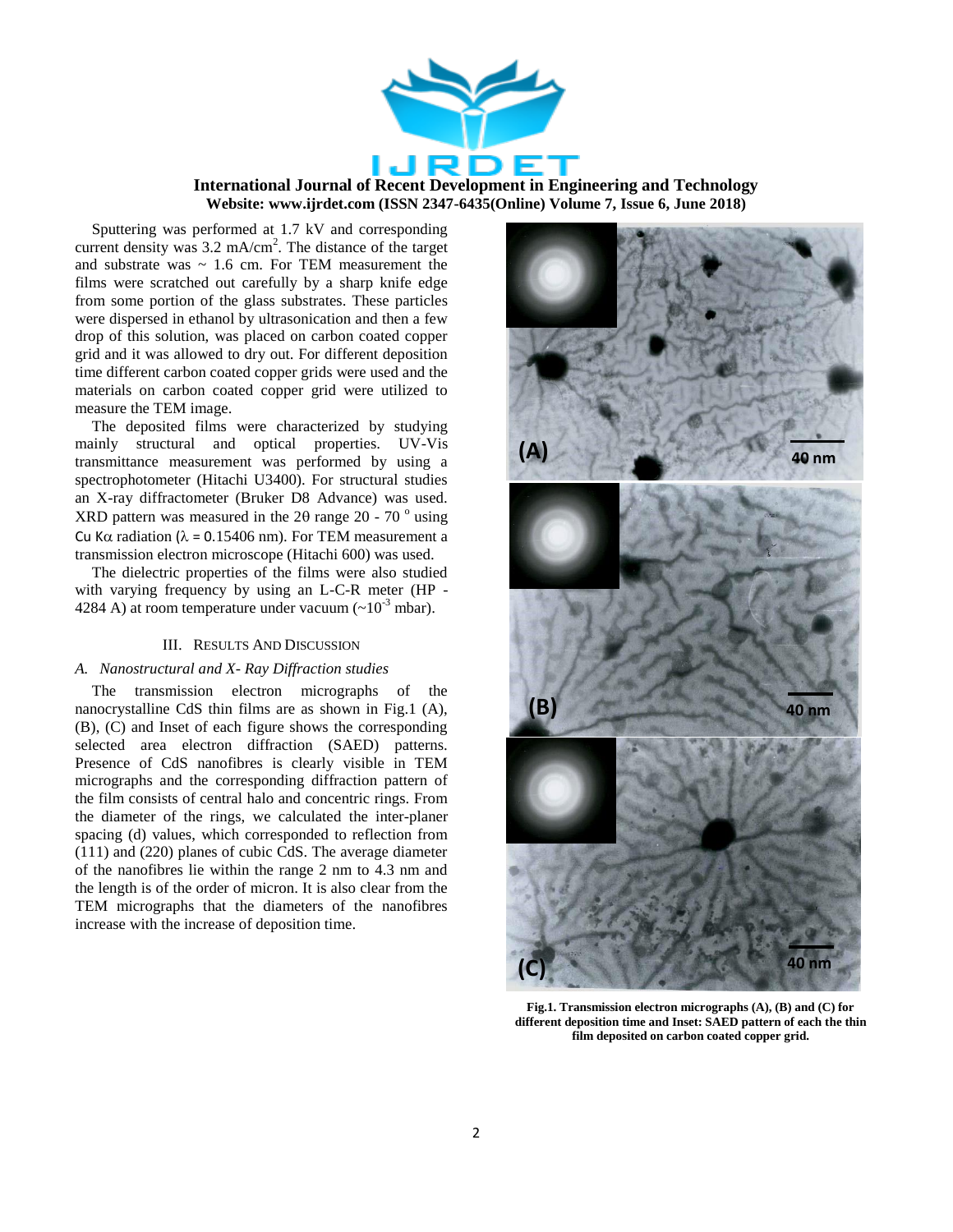

**Table I: COMPARISON OF INTERPLANER SPACING (D) VALUES OBTAINED FROM XRD, TEM, JCPDS DATA CARD.**

| $d_{XRD}(A)$ | $d_{TEM}$ (A) | $\mathbf{d}_{\text{JCPDS}}\left(\mathbf{A}\right)$ | hkl   |
|--------------|---------------|----------------------------------------------------|-------|
| 3.36         | 3.36          | 3.36                                               | 1 1 1 |
| 2.03         | 2.05          | 2.05                                               | 220   |
| 1.76         |               | 1.75                                               | 311   |



**Fig.2. (A). XRD spectrum of the CdS target material and (B). XRD patterns of a nanocrystalline CdS thin films deposited on glass substrates for deposition time (a) 10 min., (b) 15 min., (c) 20 min. and (d) 25 min.**

X-ray diffraction patterns of CdS powder (target material) and thin films were studied. For target material, the several peaks of hexagonal phase of CdS powder with a  $= b = 4.136$  Å, c = 6.713 Å, have been obtained due to reflections form (100), (002), (101), (102), (110), (103),  $(112)$ ,  $(203)$  and  $(211)$  planes of CdS as shown in Fig.2 (A). For thin films, only the reflection from (111), (220) and (311) planes of cubic CdS ( $a_0 = 5.818$  Å =  $b_0 = c_0$ ) for deposition time 10 min., 15 min., 20 min. and 25 min. were obtained, as shown in (a), (b), (c) and (d) respectively in Fig.2 (B). Also the peaks are broadened due to the nanocrystallinity of the films. Here it should also be noted that for deposition time below 10 min., no peak in XRD was obtained. This might be due to the fact that for very small deposition time, the films are amorphous in nature. The information on strain  $(\epsilon)$  and the crystallite size  $(L)$  of CdS thin films have been obtained from the following Debye-Scherrer relations:

$$
L = \lambda / \beta \cos \theta, \text{ and } \varepsilon = \beta / 4 \tan \theta \tag{1}
$$

where  $\beta$  is the Full-Widths-at-Half-Maximum (FWHM) of the diffraction peaks. The strain values lie in the range 7.2  $\times 10^{-2}$  to 1.9  $\times 10^{-2}$  and the crystallite sizes lie within the range 2.3 nm to 4.6 nm. The crystallite strain decreases with the increase of crystallite size. The interplaner spacing (d) corresponding to XRD peaks, TEM measurement and JCPDS Card [14] have been compared as shown in Table1.

#### *B. Optical absorption and optical band gap:*

Fig. 3 shows the transmission spectra of the nanocrystalline CdS films deposited on glass substrates. The band gap of the films  $E_{\text{g(film)}}$  was determined from the transmission vs. wavelength traces (as shown in Fig. 3) recorded in the range 300 - 900 nm prepared in different deposition time. These show  $\sim$  85% transmittance in the wavelength range of 550 nm to 900 nm. The fundamental absorption, which corresponds to electron excitation from the valance band to conduction band, can be used to determine the nature and value of the optical band gap.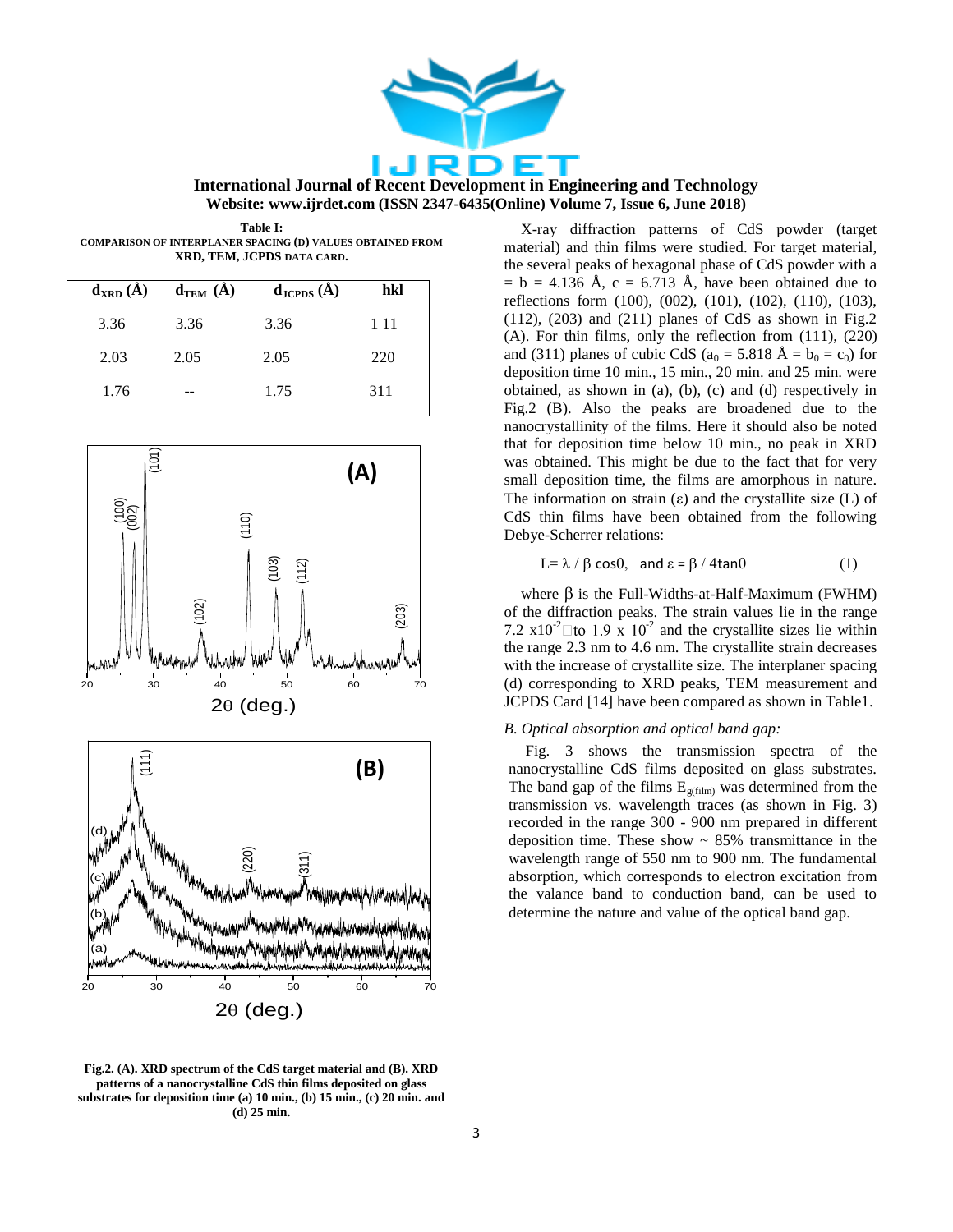

**International Journal of Recent Development in Engineering and Technology**

**Website: www.ijrdet.com (ISSN 2347-6435(Online) Volume 7, Issue 6, June 2018)**



**Fig.3. Transmittance spectra of representative nanocrystalline CdS thin films on glass substrates (a)**  $t = 7$  **min.; (b)**  $t = 10$  **min.; (c)**  $t = 15$ **min. and (d) t = 20 min. Inset: Plot to determine the direct band gap of nanocrystalline CdS thin films for different deposition time.**

The relation between the absorption coefficients  $(\alpha)$  and the incident photon energy (hv) can be written as  $[15]$ ,

$$
(\alpha h v)^{1/n} = A(hv - E_g)
$$
 (2)

where A is a constant and  $E_g$  is the band gap of the material and exponent n depends on the type of transition. For direct allowed  $n = 1/2$ , indirect allowed transition,  $n =$ 2, and for direct forbidden,  $n = 3/2$ . To determine the possible transitions,  $(\alpha h v)^{1/n}$  vs. hv were plotted and corresponding band gaps were obtained by extrapolating the straight portion of the graphs on hv axes at  $\alpha = 0$ . The direct and indirect band gaps (as shown in Table II) determined from  $(\alpha h v)^2$  vs. hv plots (as shown in inset of Fig.3) and  $(\alpha h v)^{1/2}$  vs. hv plots (not shown here) for different deposition times respectively. The direct band gap values of the films lies in the range 3.06 eV to 3.56 eV are higher than that of bulk value of CdS (2.42 eV) because of quantum confinement of CdS nanocrystals and the indirect band gap lies in the range 1.3 eV to 2 eV which are also higher.

**TABLE II: COMPARISON OF DEPOSITION TIME, DIRECT BANDGAP, INDIRECT BANDGAP AND CRYSTALLITE SIZE FROM SHIFT OF DIRECT BANDGAP.**

| Name of<br>the<br>sample | <b>Deposition</b><br>time<br>(min.) | <b>Direct</b><br>band<br>gap<br>(eV) | Indirect<br>band<br>gap (eV) | <b>Crystallite</b><br>size (nm) |
|--------------------------|-------------------------------------|--------------------------------------|------------------------------|---------------------------------|
| (a)                      | 7                                   | 3.56                                 | 2.0                          | 2.82                            |
| (b)                      | 10                                  | 3.39                                 | 1.66                         | 3.23                            |
| (c)                      | 15                                  | 3.20                                 | 1.37                         | 3.41                            |
| (d)                      | 20                                  | 3.06                                 | 1.3                          | 3.65                            |

The properties of nanocrystalline materials are changed from their corresponding bulk properties due to the crystallite size become comparable to the Bohr excitonic radius  $(r_B)$ .

$$
r_{B} = h^{2} \varepsilon [1 / m^{*}{}_{e} + 1 / m^{*}{}_{h}] / \pi e^{2}
$$
 (3)

where  $\varepsilon$  is the permittivity of the sample,  $m^*_{e} = 0.21 m_0$ and  $m<sup>*</sup><sub>h</sub> = 0.80m<sub>0</sub>$  are the effective mass of electron and hole in CdS respectively, where  $m_0$  is the mass of a free electron. From the above relation the Bohr radius of CdS has been calculated to be 2.8 nm. The values of the crystallite size of the nanofibers, as determined from that of XRD studies for deposition time below 25 min. are comparable to the Bohr excitonic radius supporting the quantum size effect.

The blue shift of band gap might also be utilized in determining the crystallite radius (r) using relation [16]

$$
\Delta E_g = E_{g\,\text{(film)}} - E_{g\,\text{(bulk)}} = [h^2 / 8\mu r^2] - [1.8 e^2 / r \,\epsilon] \quad (4)
$$

where  $\mu$  is the reduced mass of electron-hole effective mass and  $\varepsilon$  is the dielectric constant. From the above equation, the crystallite sizes have been determined and these lie in the range 3.65 nm to 2.82 nm.

The variation of direct band gap and indirect band gap with different deposition times are shown in Fig. 4. It is clear from this figure that both the direct band gap and indirect band gap decreases with increase in deposition time, when the other deposition parameters remain constant. These may be due to stronger quantum confinement at smaller deposition time.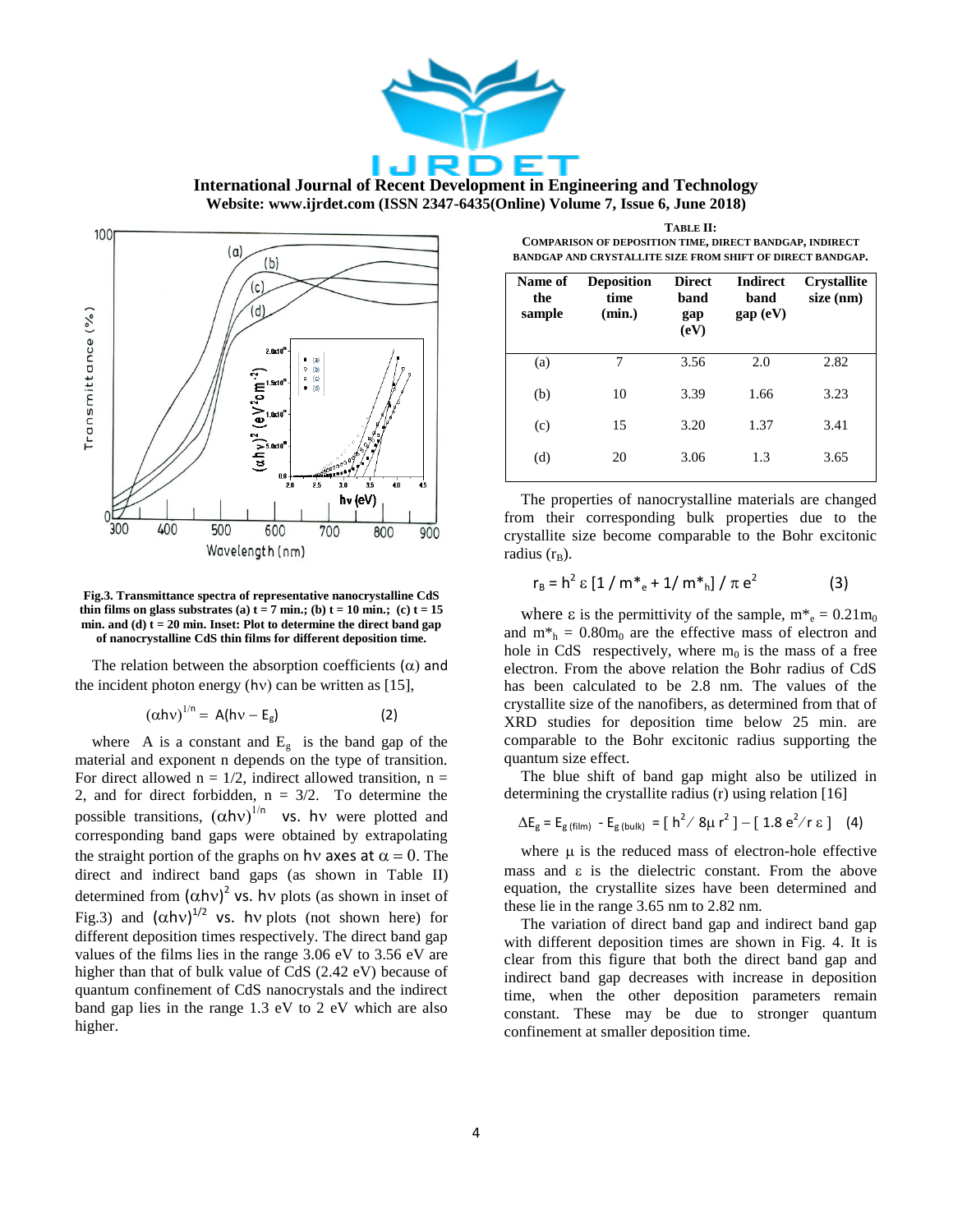



**Fig. 4. Variation of direct band gap and indirect band gap of nanocrystalline CdS thin film with deposition time.**

The thickness of the films were measured by an ellipsometer and it was in the range 50 nm to 200 nm. for different deposition times. It was also noted that the film thickness increases with the increase of deposition time but the rate of increment gradually decreases with the increase of deposition time.

#### *C. Dielectric property study*

Fig. 5 shows the variation of dielectric constant as a function of frequency of the applied a.c. electric field for CdS nanoparticle thin films with different particle size for films deposited with different deposition time such as (a) 10 min., (b) 20 min. and (c) 30 min. The dielectric constant for thin films of CdS nanofibers have been measured under vacuum  $(10^{-3} \text{ mbar})$  by using an L-C-R meter and the value of it lies in the range 85 to 100 at higher frequencies (as shown in Figure 5) which are much higher than that of bulk CdS having dielectric constant ~9 [17]. The large value of dielectric constant of CdS nanofibers thin film is due to the fact that the nanofibers of CdS under the application of electric field, act as nanodipoles. As the size is in nanometer order, the number of crystallites per unit volume is very large; hence the dipole moment per unit volume increases, so the dielectric constant increases. Again, it is clear from the Fig. 5. that the dielectric constant of the films decreases with increase of deposition times. This is due to the fact that with the increase of deposition time, the crystallite size increases, the number of nanocrystallites per unit volume decreases, which implies that under application of electric field, the number of nanodipoles per unit volume decreases.

Hence dielectric constant decreases. It has also been observed that, for each particle size of CdS in the films, the dielectric constant is almost constant at high frequency range i.e. there is no dispersion at high frequency. At higher frequencies the nanodipoles cannot follow the rapid variations of the electric field and hence they show practically no dispersion. Bhattacharya et al [7, 8], also obtained very high dielectric constant without dispersion in their silver nanowires formatted in a polymeric film and in the pores of a silica gel.



**Figure 5 Variation of dielectric constant of nano-CdS thin films with frequency for different deposition time (a) 10 min, (b) 20 min. and (c) 30 min.**

The dielectric permittivity of CdS nanofiberses is high at lower frequencies. This may be due to the contribution of the electronic, ionic, dipolar and space charge polarizations, which depend on the frequencies (Xue et al and Suresh et al). Space charge polarization is generally active at lower frequencies and indicates the purity and perfection of the nanoparticles [12-13].

In dielectric materials, dielectric losses usually occur due to the absorption current. The orientation of the molecules along the direction of the applied electric field in polar dielectrics requires a part of the electric energy to overcome the forces of internal friction. Another part of the electric energy is utilized for rotations of the dipolar molecules and other kinds of molecular transfer from one position to another, which also involve energy losses.